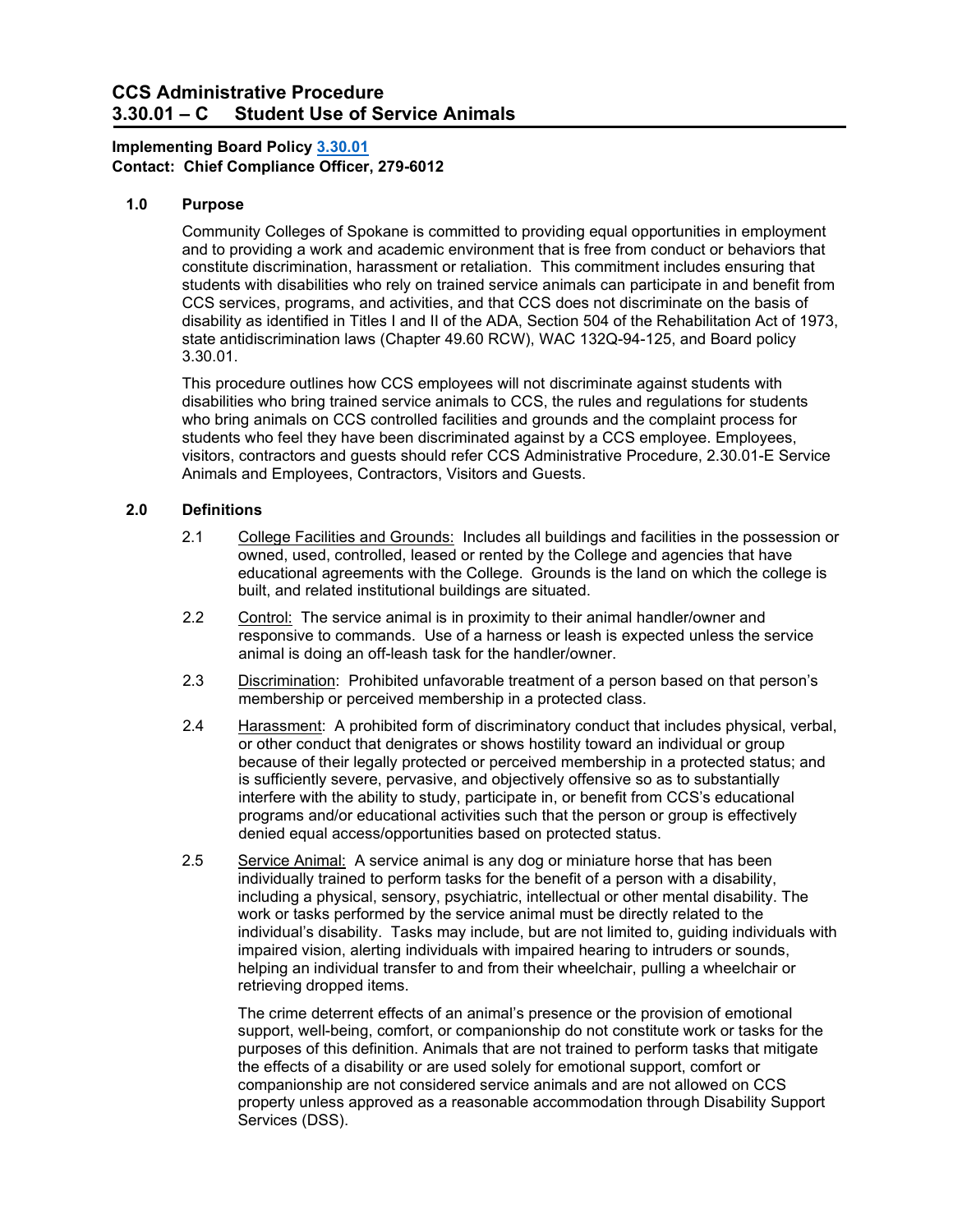2.6 <u>Service Animal Handler/Owner:</u> The individual who retains an interest in or right of possession to an animal or any person having control, custody or possession of animal responsible for caring for and supervising the service animal. This includes toileting, feeding, grooming and veterinary care.

# **3.0 Prohibition of Pets**

 district property unless the animal is a guide dog and/or trained service animal as defined by welcomes animals that satisfy the criteria listed in 3.1 in its buildings and facilities except under As per [WAC 132Q-94-125,](http://apps.leg.wa.gov/wac/default.aspx?cite=132Q-94-125) Community Colleges of Spokane (CCS) prohibits pets and other animals from entering buildings operated by the colleges and leaving them unattended on any law. Pets and other animals on college facilities and grounds shall be under the control of their owner at all times in accordance with [Spokane County Code 5.04.070](https://www.municode.com/library/wa/spokane_county/codes/code_of_ordinances?nodeId=TIT5AN_CH5.04DOCA_5.04.070CODO) (Control of dogs). CCS the circumstances specified in section 3.2.

- 3.1 CCS will allow animals in district facilities and grounds that are:
	- Service animals which have been trained for the purposes of assisting or accommodating a person with a sensory, mental, or physical disability;
	- Research, clinical and teaching animals used in direct support of college programs;
	- On-duty police dogs; or
	- Emotional support animals with prior DSS approval
- state, and/or federal laws and regulations. Examples of these areas may include: 3.2 CCS may restrict access for service animals when consistent with other CCS policies,
	- Food preparation areas;
	- Animal research facilities and grounds;
	- Medically sensitive patient and clinic areas; and
	- Biologically sensitive or hazardous research sites.

 Services office is available to assist in evaluating reasonable accommodations for the If a service animal is restricted from certain areas, the designated Disability Support owner.

3.3 Misrepresentation of a service animal is prohibited.

It is a violation of CCS administrative procedure, state law [\(RCW 49.60\)](https://apps.leg.wa.gov/rcw/default.aspx?cite=49.60), and conduct expectations for a person to expressly or implicitly represent an animal as a service animal in order to bring the animal on campus when such person knew or should have known the animal did not meet the definition of a service animal.

## **4.0 Service Animals in Academic Laboratories**

- bring their service animals into public areas, including laboratories. An academic glassware and moving equipment. Prior to bringing a service animal into a CCS 4.1 The Americans with Disabilities Act (ADA) gives individuals with disabilities the right to laboratory potentially exposes a service animal to a variety of hazardous situations which can include chemical spills, broken glass, heavier-than-air vapors, dropped academic laboratory, the identification of all potential hazards and the appropriate actions necessary in order to mitigate these hazards, will be conducted through an onsite assessment.
- possible. The assessment is designed so that a safe environment will exist for the 4.2 An assessment of the entire laboratory environment will be conducted with the service animal handler/owner, the laboratory instructor, an Environmental Health & Safety (EHS) representative and the DSS representative prior to the first day of class if handler/owner, service animal, staff members and all students within the laboratory. The physical layout of the laboratory shall be considered during the safety assessment.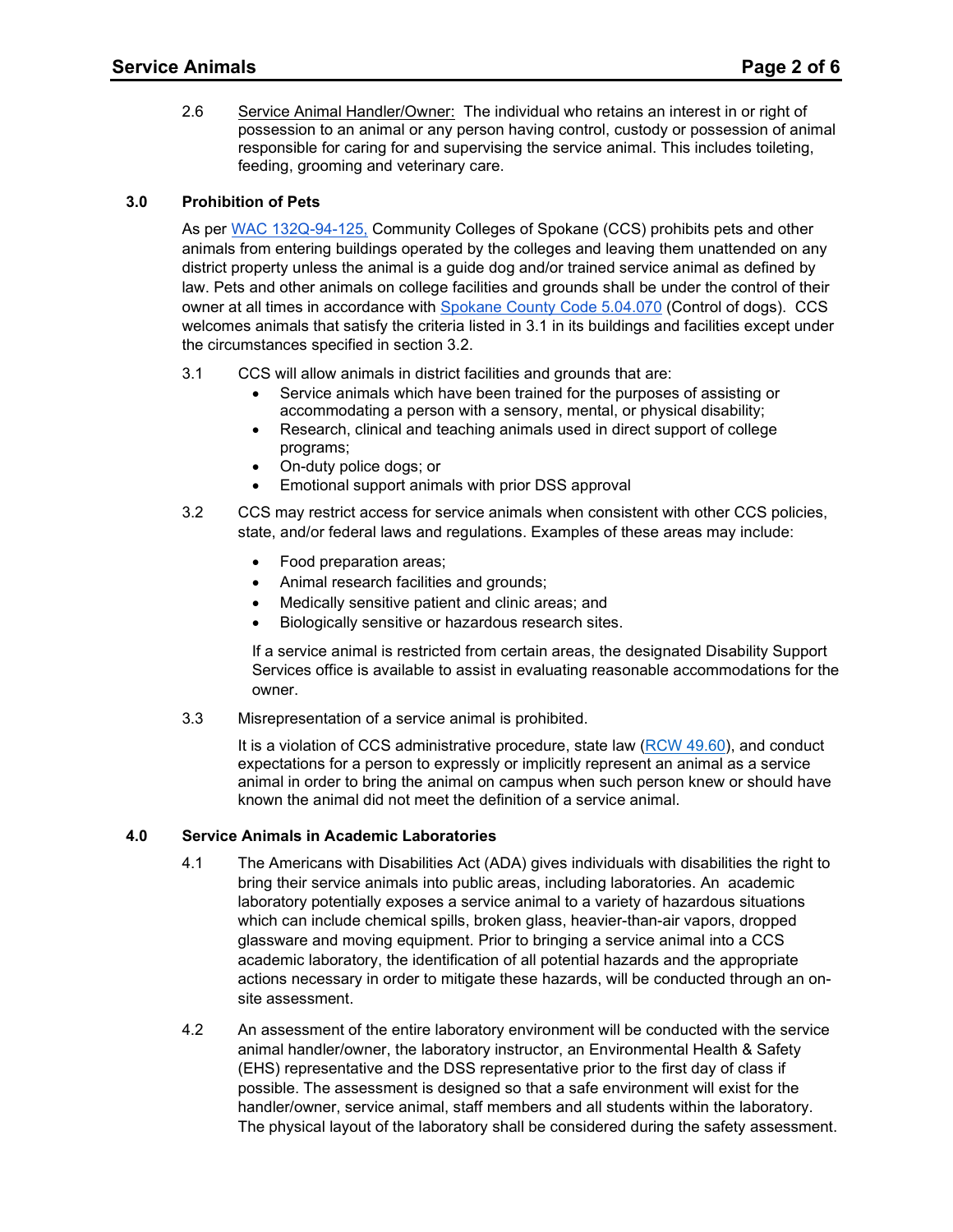- 4.3 Potential hazardous exposures or situations for the service animal will be discussed during the safety assessment. If appropriate, the use of Personal Protective Equipment (PPE) for the service animal while in a CCS laboratory will be discussed to help prevent any hazardous exposures or situations.
	- plastic-backed absorbent lab paper or pet pads for the service animal to lie on 4.3.1 PPE for service animals can include disposable or reusable rubber service animals' boots, disposable lab coats, chemical splash goggles and disposable during laboratory classes.
	- 4.3.2 If the assessment team recommends PPE for the service animal and the handler/owner decides to utilize it, the PPE shall be purchased by the handler/ owner.
	- 4.3.2 If the handler/owner chooses not to purchase or utilize the recommended PPE for the service animal, then other options will be explored. These options will be further discussed by the assessment team and the service animal handler/owner and the conversation outcome will be documented in writing.

# **5.0 Inquiries of Service Animal Handlers/Owners**

Permitted Inquiries:

- 5.1 When it is not readily apparent that an animal is trained to do work or perform tasks for an individual with a disability, CCS employees may ask:
	- (1) Is the animal a service animal required because of a disability?
	- (2) What work or task has the animal been trained to perform?
- 5.2 If the owner states that the animal is required because of a disability and that the animal has been trained to do work or a task for the owner, then the service animal must be admitted. If there is any doubt that an animal is a service animal, college personnel should admit the animal and then consult with the Disability Support Services office regarding any questions they may have.

## Prohibited Inquiries:

 5.3 Employees must not ask about the person's disability, require medical documentation, require a special identification card or training documentation for the service animal, or ask that the service animal demonstrate its ability to perform the work or task.

 guests who regularly access CCS facilities are encouraged to contact DSS. DSS can Employees shall not require students with service animals to register with the Disability Support Services office. Service animal owners including students, employees, and then assist the service animal handler/owner by providing advance notice to College personnel, such as faculty, advisors, building coordinators, etc. that the owner and service animal are entitled to access.

# **6.0 Responsibilities of Service Animal Handlers/Owners**

- 6.1 Service animal handlers/owners are required to comply with state and local laws regarding licensing and vaccinations.
- voice, signal, or other effective controls. 6.2 Service animals must be harnessed, leashed or tethered, unless these devices interfere with the service animal's work or the individual's disability prevents using these devices. In that case, the individual must maintain control of the animal through
- 6.3 Service animal handlers/owners are responsible for ensuring the service animal does not disturb or disrupt normal academic or administrative functions.
- 6.4 Service animal handlers/owners are responsible for the care and supervision of the service animal, including waste removal/disposal and keeping the animal under control at all times.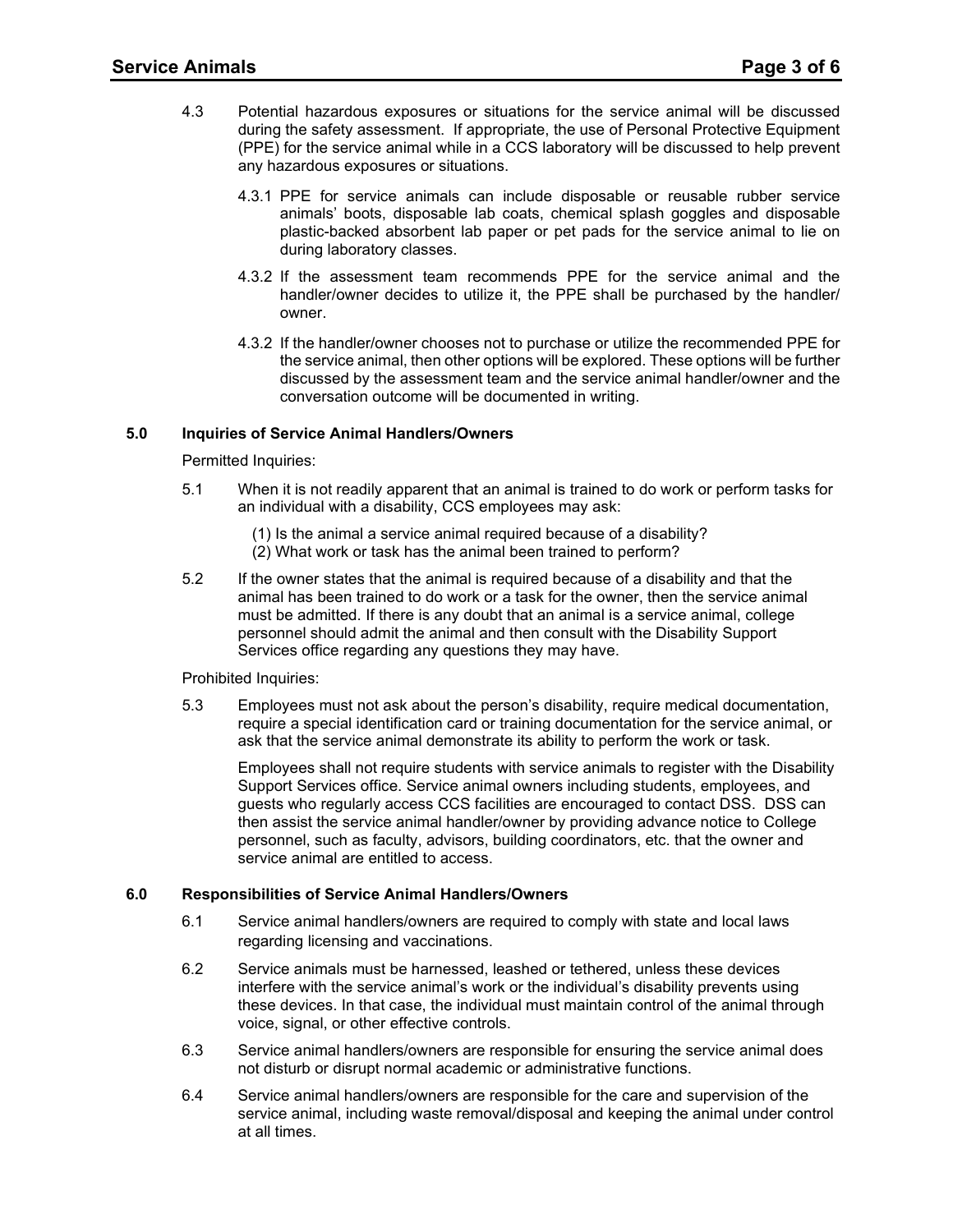- 6.5 Service animal handlers/owners are responsible for any damages to CCS property as well as any injury to others caused by their service animal.
- 6.6 Service animal handlers/owners are responsible for the control, safety and evacuation of their animal in the event of an emergency.
- 6.7 Service animal handlers/owners are responsible for removing their service animals for cause in accordance with section 7.0.
- 6.8 Service animal handlers/owners are responsible for preventing the service animal from entering any pond, fountain or stream located on college premises.
- 6.9 The ADA does not override public health rules that prohibit dogs in swimming pools. Service animals must be allowed on the pool deck and in other areas where the public is allowed. A service dog in the area around the pool is considered to be a reasonable ADA accommodation.

## **7.0 Responsibilities of College**

Members of the CCS community are responsible for the following:

- 7.1 Allowing service animals to accompany the person they are assisting in all areas of campus where members of the public, participants in services, programs or activities, or invitees are allowed to go.
- 7.2 Not distracting a service animal in any way. Do not pet, feed, or interact with the animal without the handler/owner's permission.
- 7.3 Not separating a service animal handler/owner from the service animal.
- concern about exposure to a service animal. The individual will be asked to provide needs/accommodations of all persons involved. 7.4 Students with medical issues that may be impacted by the presence of or exposure to service animals who are requesting reasonable accommodation should communicate with Disability Support Services as noted in Section 7.4 of this procedure if they have a documentation that identifies a disability or medical condition and the need for an accommodation. The appropriate CCS point of contact will facilitate an interactive process to resolve the conflict that considers the disability-related

## **8.0 Cause for Removal of Animal**

- 8.1 A person with a disability shall not be asked to remove their service animal from the premises unless: (1) the service animal is not under the owner's direct control or the service animal is disturbing or disrupting the normal administrative, academic or programmatic routine, then the owner must first be given an opportunity to get the animal under control. If the disruption or disturbance continues, then the owner may be asked to remove the animal (2) the service animal is not housebroken. If at any time the service animal presents a threat to the health and safety of others, the service animal may be required to be removed from college facilities and grounds and 911 (emergency assistance) may be contacted.
- 8.2 Failure of the handler/owner to remove the service animal upon request by a college official may result in the following:
	- Students who do not comply may be found in violation of the Standards of Conduct for Students [WAC 132Q-10-220.](https://apps.leg.wa.gov/WAC/default.aspx?cite=132Q-10-220)
- 8.3 When there is a legitimate reason to ask that a service animal be removed, staff must offer the person with the disability the opportunity to obtain goods or services without the animal's presence. CCS will engage as needed in a good faith, interactive process with the individual to determine if other accommodations will effectively allow the individual to participate in the program, service, or activity.
- 8.4 handler/owner may be prohibited from bringing the animal onto CCS facilities and If a service animal's improper behavior continues, or happens more than once, the grounds. This decision will be determined on a case-by-case basis by the appropriate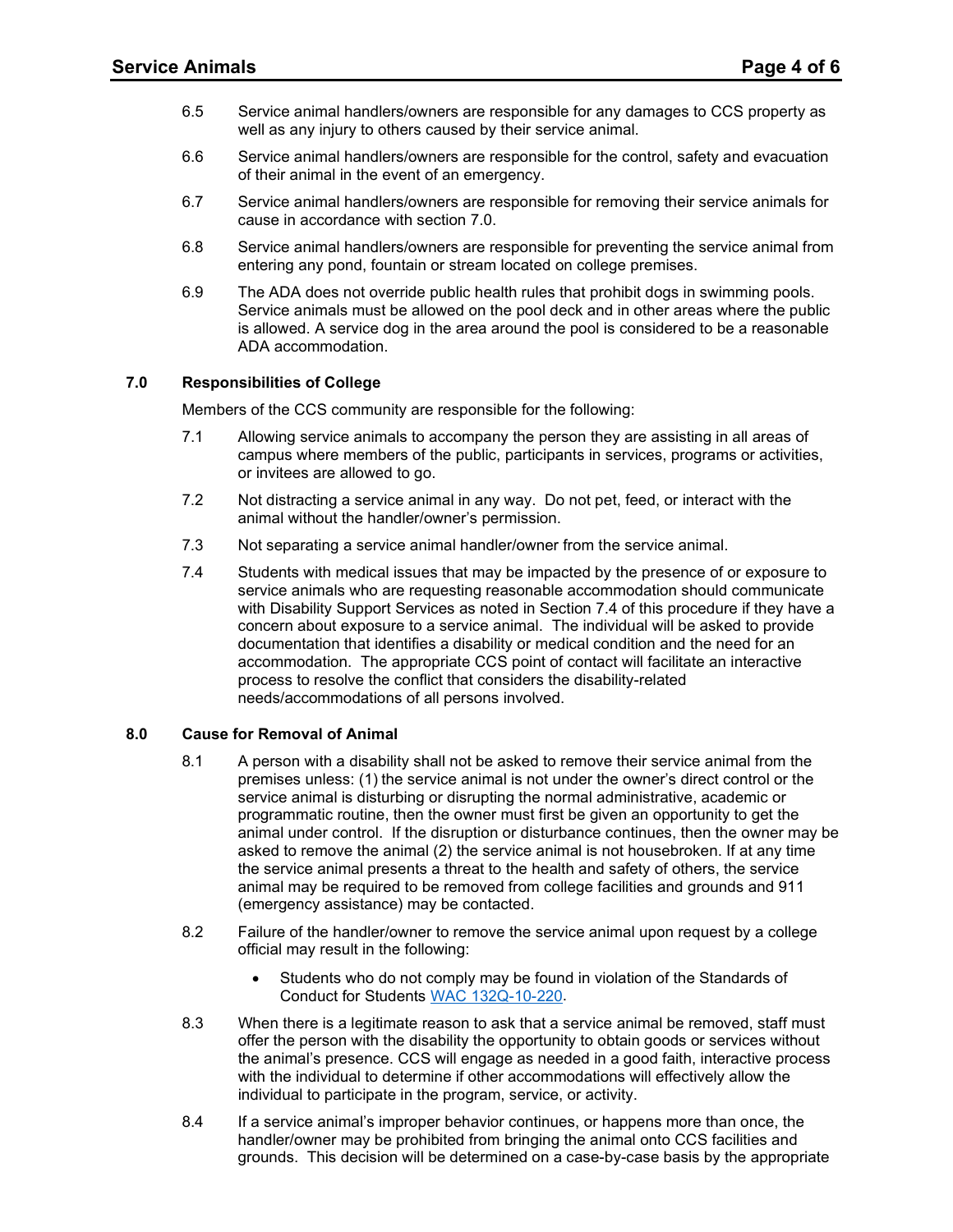CCS official. In the event that a service animal is banned from campus, CCS will engage as needed in a good faith, interactive process with the individual to determine if other accommodations will effectively allow the individual to participate in the program, service, or activity.

Disability Support Services is available to assist students in discussing, developing, and providing resources regarding reasonable accommodation plans and other related services.

## **Spokane Community College**

 Director of Disability Support Services Building 15, Suite 113 1810 N. Greene Street Spokane, WA 00217 509-533-7169

#### **Spokane Falls Community College**

 Director of Disability Support Services 3410 W. Whistalks Way Building 17, Room 201 Spokane, WA 99224 509-533-4166

If the issue cannot be resolved by the contacts listed above, then contact the ADA Compliance Officer.

#### **Community Colleges of Spokane**

ADA Compliance Officer 2917 W. Whistalks Way Building 27, Room 247C Spokane, WA 99224 509-279-6012

#### **9.0 Complaint Process**

- 9.1 Individuals who wish to make a complaint that a CCS employee may have violated the CCS's nondiscrimination and/or non-retaliation policies, including a failure to permit access to a service animal under this policy, may contact Human Resources in accordance with the [CCS Equal Employment and Non-Discrimination policy 2.30.01](https://ccs.spokane.edu/About-Us/Leadership/Board-of-Trustees/Policies-Procedures/Chapter2)  and file a complaint.
- 9.2 Individuals who wish to file allegations of discrimination also may contact the following:

United States Department of Justice 1-800-514-0301 (Voice)

Email: ocr@ed.gov United States Department of Education Office for Civil Rights (OCR) 1-800-421-3481 (Voice)

Equal Employment Opportunity Commission 1-800-669-4000 (Voice) 1-800-669-6820 (TTY)

Washington State Human Rights Commission 1-800-233-3247 (Voice) 1-800-300-7525 (TTY)

## **10.0 Related Information**

10.1 CCS Administrative Procedure, [2.30.01-A Equal Employment, Non-discrimination &](https://ccs.spokane.edu/ccsglobal/media/Global/PDFs/District/Policies/CH2/2.30.01_EqualEmploymentNonDiscriminationAntiHarass/2-30-01A_DiscriminationComplaint.pdf)  [Anti-harassment](https://ccs.spokane.edu/ccsglobal/media/Global/PDFs/District/Policies/CH2/2.30.01_EqualEmploymentNonDiscriminationAntiHarass/2-30-01A_DiscriminationComplaint.pdf)